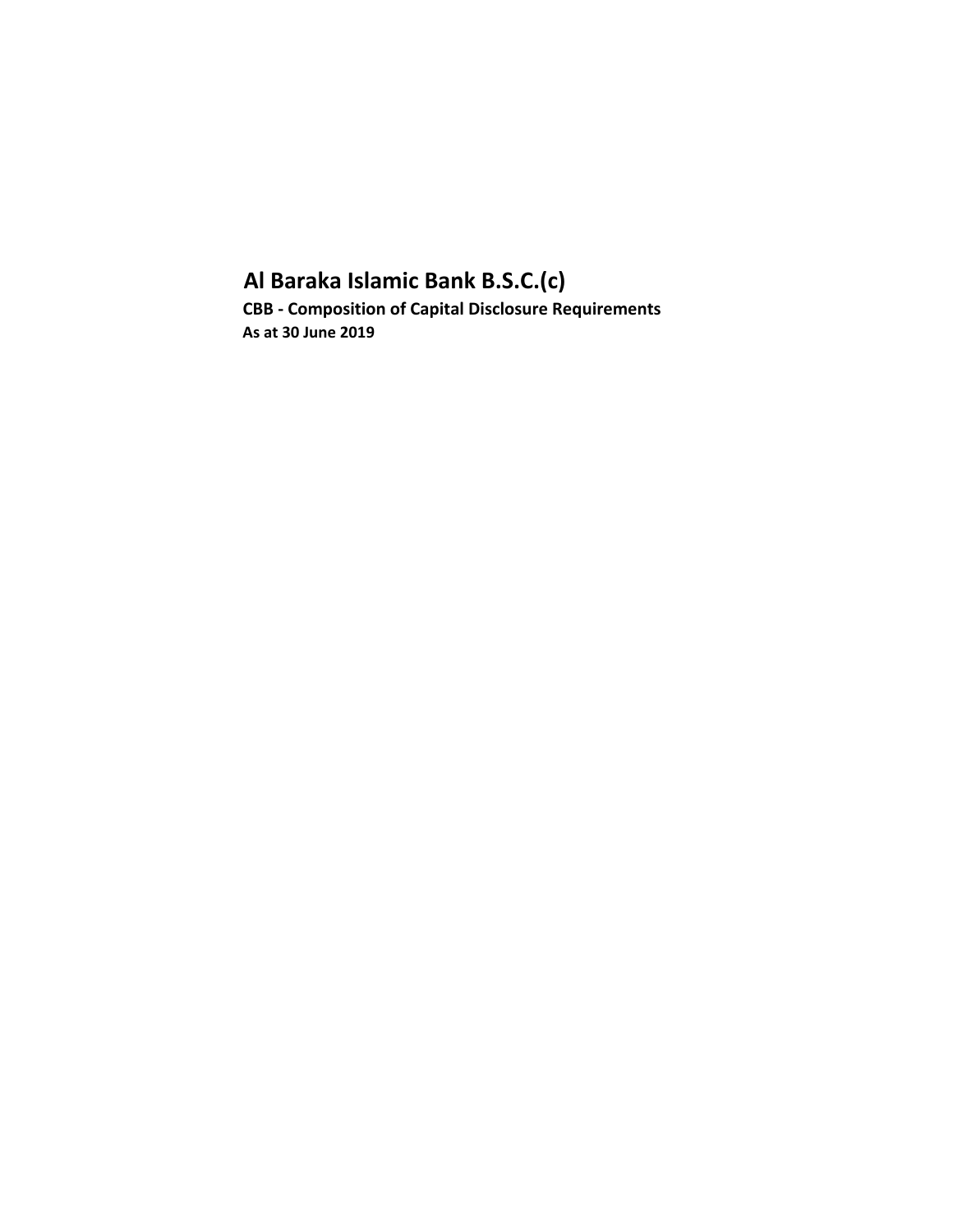### **Al Baraka Islamic Bank B.S.C.(c) CBB - Composition of Capital Disclosure Requirements**

### **PD-1 Regulatory Capital Reconciliation**

|    | <b>Common Disclosure Template</b>                                                                                                                                                                                                                                         | <b>PIRI</b> | Reference      |
|----|---------------------------------------------------------------------------------------------------------------------------------------------------------------------------------------------------------------------------------------------------------------------------|-------------|----------------|
|    | Common Equity Tier 1 capital: instruments and reserves                                                                                                                                                                                                                    |             |                |
| 1  | Directly issued qualifying common share capital plus related stock surplus                                                                                                                                                                                                | 122,458     | Е              |
| 2  | Retained earnings                                                                                                                                                                                                                                                         | (14, 919)   | G              |
| 3  | Accumulated other comprehensive income (and other reserves)                                                                                                                                                                                                               | (4, 545)    | $H-L$          |
| 4  | Not applicable                                                                                                                                                                                                                                                            |             |                |
| 5  | Common share capital issued by subsidiaries and held by third parties (amount allowed in group CET1)                                                                                                                                                                      | 11,970      | N              |
| 6  | Common Equity Tier 1 capital before regulatory adjustments                                                                                                                                                                                                                | 114,964     |                |
|    | Common Equity Tier 1 capital: regulatory adjustments                                                                                                                                                                                                                      |             |                |
| 7  | Prudential valuation adjustments                                                                                                                                                                                                                                          |             |                |
| 8  | Goodwill (net of related tax liability)                                                                                                                                                                                                                                   | 31,113      | В              |
| 9  | Other intangibles other than mortgage-servicing rights (net of related tax liability)                                                                                                                                                                                     | 4,601       | А              |
| 10 | Deferred tax assets that rely on future profitability excluding those arising from temporary differences (net of<br>related tax liability)                                                                                                                                | 14,477      | C <sub>1</sub> |
| 11 | Cash-flow hedge reserve                                                                                                                                                                                                                                                   |             |                |
| 12 | Shortfall of provisions to expected losses                                                                                                                                                                                                                                |             |                |
| 13 | Securitisation gain on sale (as set out in paragraph 562 of Basel II framework)                                                                                                                                                                                           |             |                |
| 14 | Not applicable                                                                                                                                                                                                                                                            |             |                |
| 15 | Defined-benefit pension fund net assets                                                                                                                                                                                                                                   |             |                |
| 16 | Investments in own shares                                                                                                                                                                                                                                                 |             |                |
| 17 | Reciprocal cross-holdings in common equity                                                                                                                                                                                                                                |             |                |
| 18 | Investments in the capital of banking, financial and insurance entities that are outside the scope of regulatory<br>consolidation, net of eligible short positions, where the bank does not own more than 10% of the issued share<br>capital (amount above 10% threshold) |             |                |
| 19 | Significant investments in the common stock of banking, financial and insurance entities that are outside the<br>scope of regulatory consolidation, net of eligible short positions (amount above 10% threshold)                                                          |             |                |
| 20 | Mortgage servicing rights (amount above 10% threshold)                                                                                                                                                                                                                    |             |                |
| 21 | Deferred tax assets arising from temporary differences (amount above 10% threshold, net of related tax<br>liability)                                                                                                                                                      | 842         | C <sub>2</sub> |
| 22 | Amount exceeding the 15% threshold                                                                                                                                                                                                                                        |             |                |
| 23 | of which: significant investments in the common stock of financials                                                                                                                                                                                                       |             |                |
| 24 | of which: mortgage servicing rights                                                                                                                                                                                                                                       |             |                |
| 25 | of which: deferred tax assets arising from temporary differences                                                                                                                                                                                                          |             |                |
| 26 | CBB specific regulatory adjustments                                                                                                                                                                                                                                       |             |                |
| 27 | Regulatory adjustments applied to Common Equity Tier 1 due to insufficient Additional Tier 1 and Tier 2 to<br>cover deductions                                                                                                                                            |             |                |
| 28 | Total regulatory adjustments to Common equity Tier 1                                                                                                                                                                                                                      | 51,033      |                |
| 29 | Common Equity Tier 1 capital (CET1)                                                                                                                                                                                                                                       | 63,931      |                |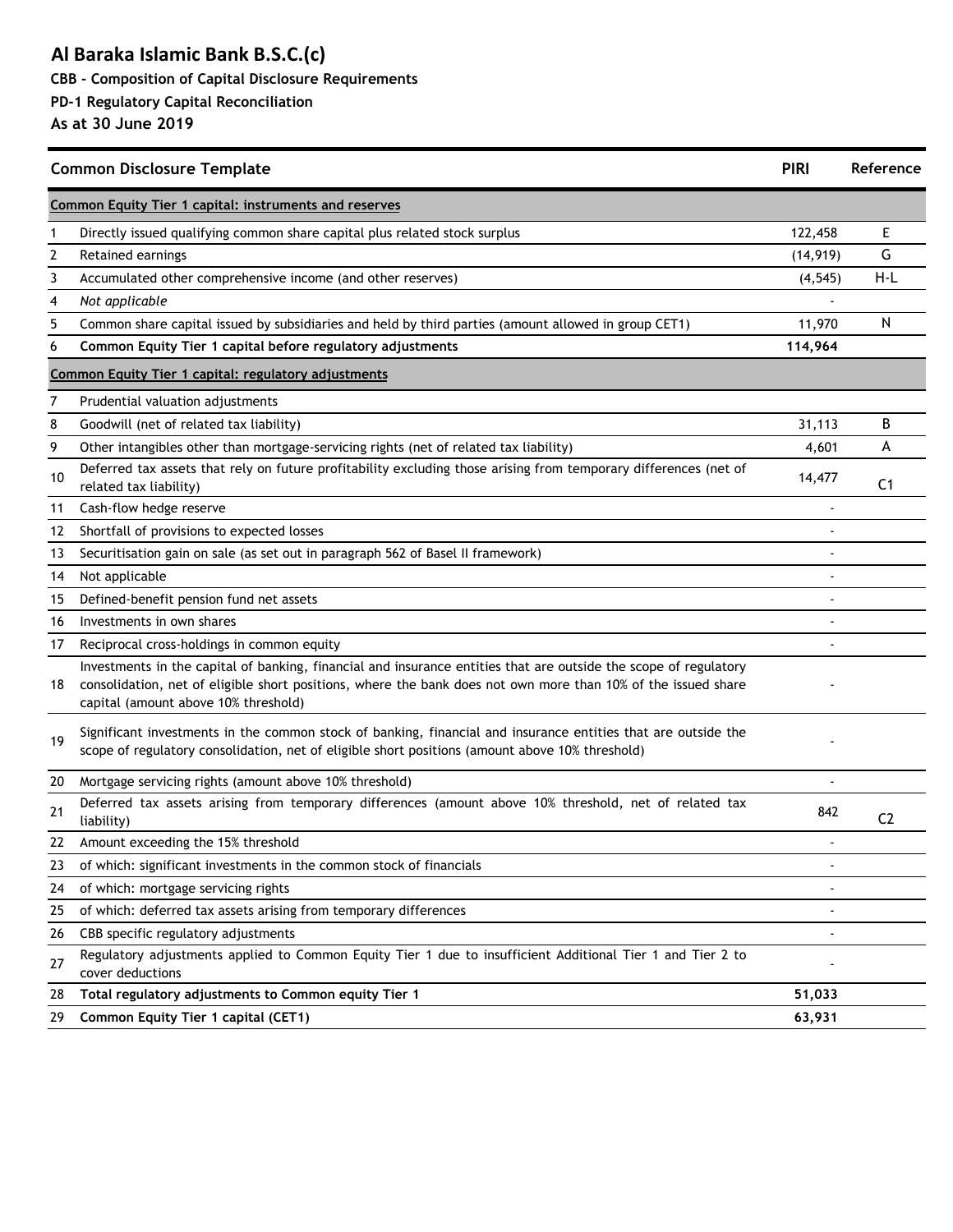**CBB - Composition of Capital Disclosure Requirements**

#### **PD-1 Regulatory Capital Reconciliation**

| <b>Common Disclosure Template</b> |                                                                                                                                                                                                                                                                                                |               | Reference |
|-----------------------------------|------------------------------------------------------------------------------------------------------------------------------------------------------------------------------------------------------------------------------------------------------------------------------------------------|---------------|-----------|
|                                   | <b>Additional Tier 1 capital: instruments</b>                                                                                                                                                                                                                                                  |               |           |
| 30                                | Directly issued qualifying Additional Tier 1 instruments plus related stock surplus                                                                                                                                                                                                            | 125,000       | F         |
| 31                                | of which: classified as equity under applicable accounting standards                                                                                                                                                                                                                           | 125,000       |           |
| 32                                | of which: classified as liabilities under applicable accounting standards                                                                                                                                                                                                                      |               |           |
| 33                                | Directly issued capital instruments subject to phase out from Additional Tier 1                                                                                                                                                                                                                |               |           |
| 34                                | Additional Tier 1 instruments (and CET1 instruments not included in row 5) issued by subsidiaries and held by<br>third parties (amount allowed in group AT1)                                                                                                                                   | 153           | O         |
| 35                                | of which: instruments issued by subsidiaries subject to phase out                                                                                                                                                                                                                              |               |           |
| 36                                | Additional Tier 1 capital before regulatory adjustments                                                                                                                                                                                                                                        | 125,153       |           |
|                                   | Additional Tier 1 capital: regulatory adjustments                                                                                                                                                                                                                                              |               |           |
| 37                                | Investments in own Additional Tier 1 instruments                                                                                                                                                                                                                                               |               |           |
| 38                                | Reciprocal cross-holdings in Additional Tier 1 instruments                                                                                                                                                                                                                                     |               |           |
| 39                                | Investments in the capital of banking, financial and insurance entities that are outside the scope of regulatory<br>consolidation, net of eligible short positions, where the bank does not own more than 10% of the issued<br>common share capital of the entity (amount above 10% threshold) |               |           |
| 40                                | Significant investments in the capital of banking, financial and insurance entities that are outside the scope of<br>regulatory consolidation (net of eligible short positions)                                                                                                                |               |           |
| 41                                | CBB specific regulatory adjustments                                                                                                                                                                                                                                                            | $\frac{1}{2}$ |           |
| 42                                | Regulatory adjustments applied to Additional Tier 1 due to insufficient Tier 2 to cover deductions                                                                                                                                                                                             |               |           |
| 43                                | Total regulatory adjustments to Additional Tier 1 capital                                                                                                                                                                                                                                      |               |           |
| 44                                | Additional Tier 1 capital (AT1)                                                                                                                                                                                                                                                                | 125,153       |           |
| 45                                | Hair Cut due to shortage in CET-1 Capital                                                                                                                                                                                                                                                      | 111,736       |           |
| 46                                | Net Available Capital after regulatory adjustments and haircut                                                                                                                                                                                                                                 | 13,417        |           |
| 47                                | Tier 1 capital (T1 = CET1 + AT1)                                                                                                                                                                                                                                                               | 77,348        |           |
|                                   | Tier 2 capital: instruments and provisions                                                                                                                                                                                                                                                     |               |           |
| 48                                | Directly issued qualifying Tier 2 instruments plus related stock surplus                                                                                                                                                                                                                       |               |           |
| 49                                | Directly issued capital instruments subject to phase out from Tier 2                                                                                                                                                                                                                           |               |           |
| 50                                | Tier 2 instruments (and CET1 and AT1 instruments not included in rows 5 or 34) issued by subsidiaries and held<br>by third parties (amount allowed in group Tier 2)                                                                                                                            | 7,006         | D         |
| 51                                | of which: instruments issued by subsidiaries subject to phase out                                                                                                                                                                                                                              |               |           |
| 52                                | Assets revaluation reserve - property, plant, and equipment                                                                                                                                                                                                                                    | 714           | P         |
| 53                                | Provisions                                                                                                                                                                                                                                                                                     | 4,502         | Q         |
| 54                                | Tier 2 capital before regulatory adjustments                                                                                                                                                                                                                                                   | 12,222        |           |
|                                   |                                                                                                                                                                                                                                                                                                |               |           |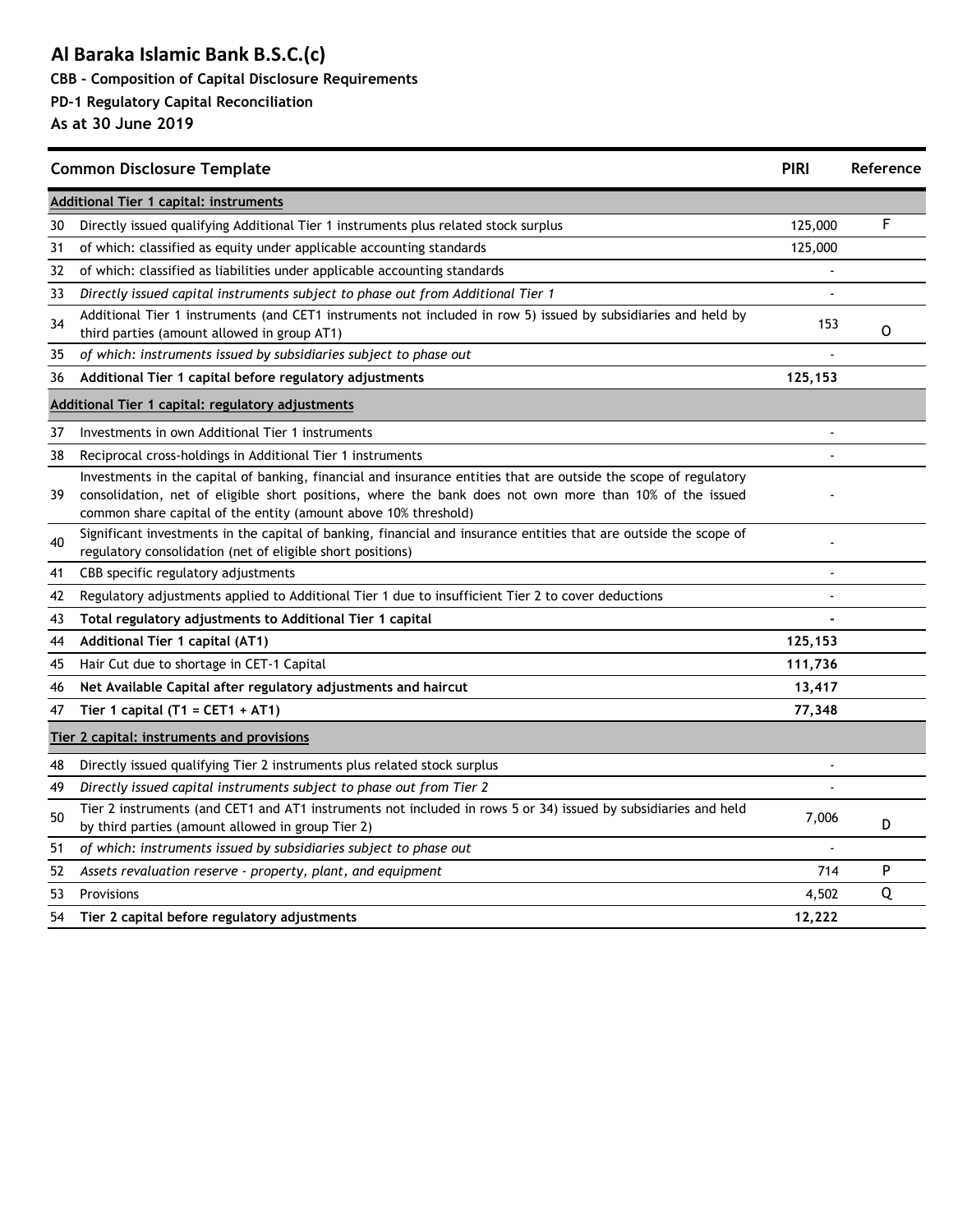**CBB - Composition of Capital Disclosure Requirements**

#### **PD-1 Regulatory Capital Reconciliation**

|    | <b>Common Disclosure Template</b>                                                                                                                                                                                                                                                                  | <b>PIRI</b>    | Reference |
|----|----------------------------------------------------------------------------------------------------------------------------------------------------------------------------------------------------------------------------------------------------------------------------------------------------|----------------|-----------|
|    | Tier 2 capital: regulatory adjustments                                                                                                                                                                                                                                                             |                |           |
| 55 | Investments in own Tier 2 instruments                                                                                                                                                                                                                                                              |                |           |
| 56 | Reciprocal cross-holdings in Tier 2 instruments                                                                                                                                                                                                                                                    |                |           |
| 57 | Investments in the capital of banking, financial and insurance entities that are outside the scope of regulatory<br>consolidation, net of eligible short positions, where the bank does not own more than 10% of the issued<br>common share capital of the entity (amount above the 10% threshold) |                |           |
| 58 | Significant investments in the capital banking, financial and insurance entities that are outside the scope of<br>regulatory consolidation (net of eligible short positions)                                                                                                                       |                |           |
| 59 | National specific regulatory adjustments                                                                                                                                                                                                                                                           | $\overline{a}$ |           |
| 60 | Total regulatory adjustments to Tier 2 capital                                                                                                                                                                                                                                                     |                |           |
| 61 | Tier 2 capital (T2)                                                                                                                                                                                                                                                                                | 12,222         |           |
| 62 | Total capital $(TC = T1 + T2)$                                                                                                                                                                                                                                                                     | 89,570         |           |
| 63 | Total risk weighted assets                                                                                                                                                                                                                                                                         | 894,452        |           |
|    | <b>Capital ratios and buffers</b>                                                                                                                                                                                                                                                                  |                |           |
| 64 | Common Equity Tier 1 (as a percentage of risk weighted assets)                                                                                                                                                                                                                                     | 7.1%           |           |
| 65 | Tier 1 (as a percentage of risk weighted assets)                                                                                                                                                                                                                                                   | 8.6%           |           |
| 66 | Total capital (as a percentage of risk weighted assets)                                                                                                                                                                                                                                            | 10.0%          |           |
| 67 | Institution specific buffer requirement (minimum CET1 requirement plus capital conservation buffer plus<br>countercyclical buffer requirements plus D-SIB buffer requirement, expressed as a percentage of risk weighted<br>assets)                                                                | 12.5%          |           |
| 68 | of which: capital conservation buffer requirement                                                                                                                                                                                                                                                  | 2.5%           |           |
| 69 | of which: bank specific countercyclical buffer requirement                                                                                                                                                                                                                                         | N/A            |           |
| 70 | of which: D-SIB buffer requirement                                                                                                                                                                                                                                                                 | N/A            |           |
| 71 | Common Equity Tier 1 available to meet buffers (as a percentage of risk weighted assets)                                                                                                                                                                                                           | 0.6%           |           |
|    | National minima including CCB (where different from Basel III)                                                                                                                                                                                                                                     |                |           |
| 72 | CBB Common Equity Tier 1 minimum ratio                                                                                                                                                                                                                                                             | 9%             |           |
| 73 | CBB Tier 1 minimum ratio                                                                                                                                                                                                                                                                           | 10.5%          |           |
| 74 | CBB total capital minimum ratio                                                                                                                                                                                                                                                                    | 12.5%          |           |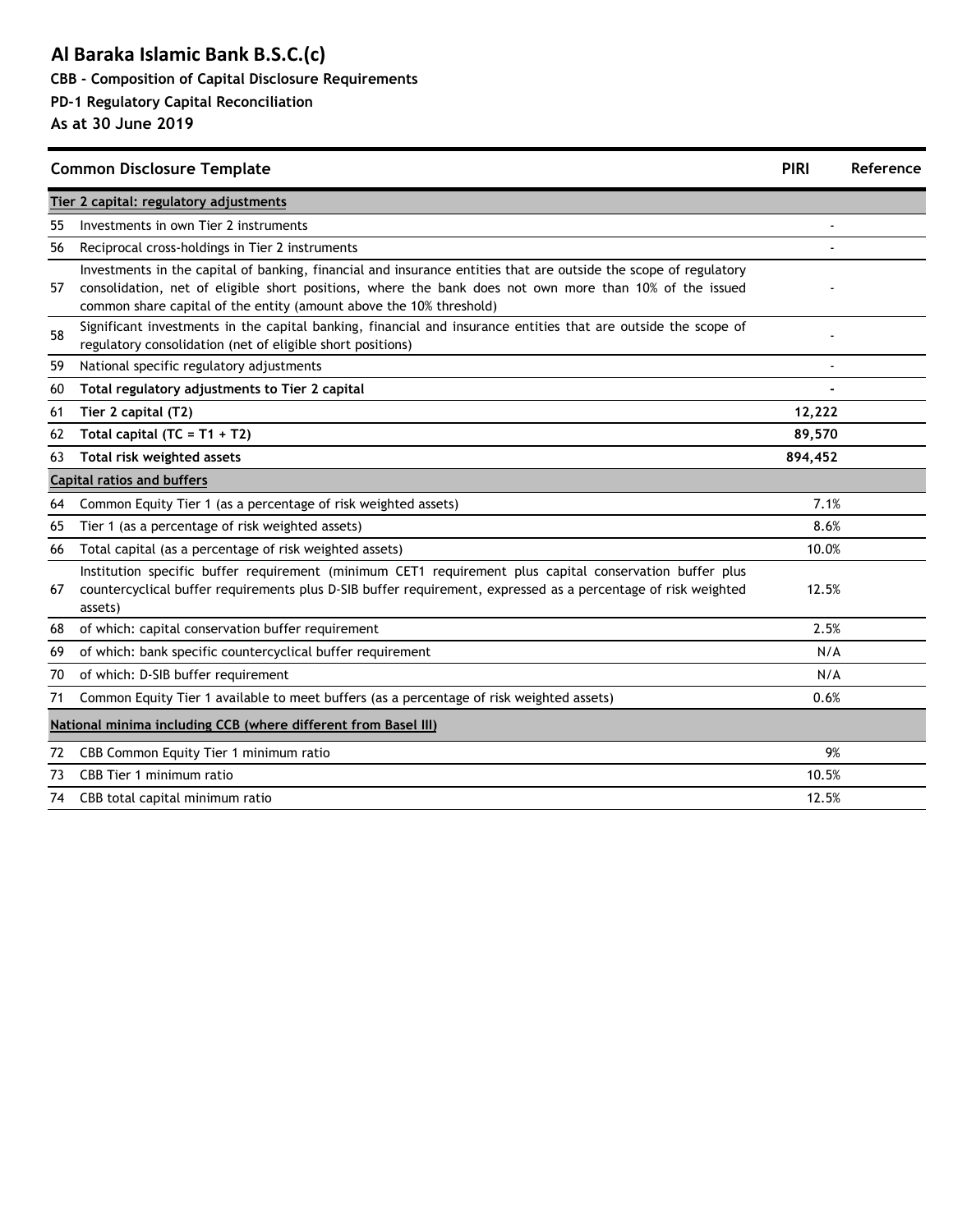**CBB - Composition of Capital Disclosure Requirements**

#### **PD-1 Regulatory Capital Reconciliation**

|    | <b>Common Disclosure Template</b>                                                                                                     | <b>PIRI</b> | Reference |
|----|---------------------------------------------------------------------------------------------------------------------------------------|-------------|-----------|
|    | Amounts below the thresholds for deduction (before risk weighting)                                                                    |             |           |
| 75 | Non-significant investments in the capital of other financials                                                                        |             |           |
| 76 | Significant investments in the common stock of financials                                                                             |             |           |
| 77 | Mortgage servicing rights (net of related tax liability)                                                                              |             |           |
| 78 | Deferred tax assets arising from temporary differences (net of related tax liability)                                                 | 6,477       |           |
|    | Applicable caps on the inclusion of provisions in Tier 2                                                                              |             |           |
| 79 | Provisions eligible for inclusion in Tier 2 in respect of exposures subject to standardised approach (prior to<br>application of cap) | 4,502       | Q         |
| 80 | Cap on inclusion of provisions in Tier 2 under standardised approach                                                                  | 8,275       |           |
| 81 | N/A                                                                                                                                   |             |           |
| 82 | N/A                                                                                                                                   |             |           |
|    | Capital instruments subject to phase-out arrangements (only applicable between 1 Jan 2019 and 1 Jan 2023)                             |             |           |
| 83 | Current cap on CET1 instruments subject to phase out arrangements                                                                     |             |           |
| 84 | Amount excluded from CET1 due to cap (excess over cap after redemptions and maturities)                                               |             |           |
| 85 | Current cap on AT1 instruments subject to phase out arrangements                                                                      |             |           |
| 86 | Amount excluded from AT1 due to cap (excess over cap after redemptions and maturities)                                                |             |           |
| 87 | Current cap on T2 instruments subject to phase out arrangements                                                                       |             |           |
| 88 | Amount excluded from T2 due to cap (excess over cap after redemptions and maturities)                                                 |             |           |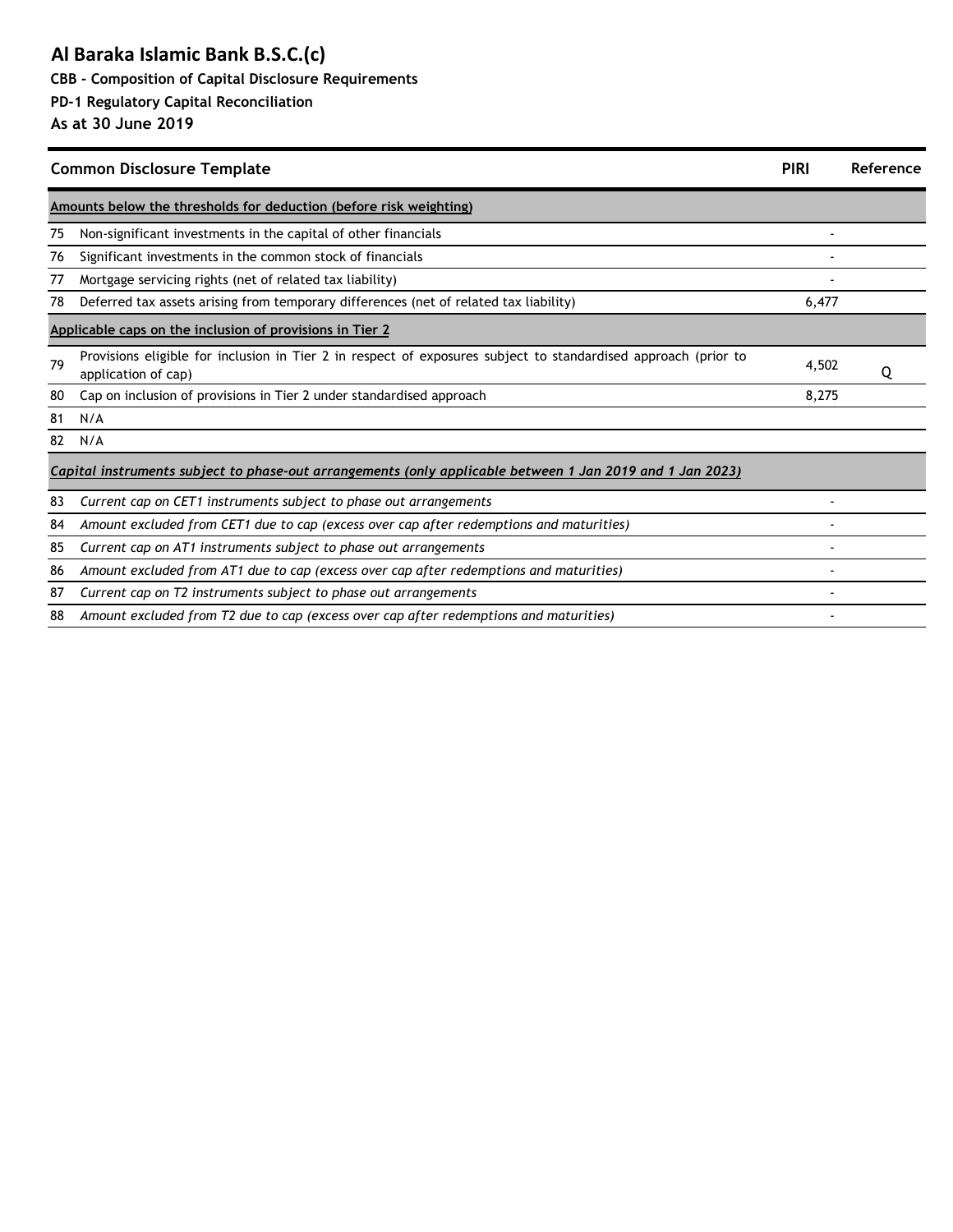## **CBB - Composition of Capital Disclosure Requirements**

**Statement of Financial Position**

**Appendix PD-2 Step-1**

|                                                         | As per published<br>financial statements | As per Consolidated<br><b>PIRI Return</b> |  |
|---------------------------------------------------------|------------------------------------------|-------------------------------------------|--|
|                                                         | 30 June 2019                             | 30 June 2019                              |  |
|                                                         | US \$ '000                               | US \$ '000                                |  |
| <b>Assets</b>                                           |                                          |                                           |  |
| Cash and balances with banks and financial institutions | 214,415                                  | 214,870                                   |  |
| Receivables                                             | 573,385                                  | 581,366                                   |  |
| Ijara Muntahia Bittamleek &I jara receivables           | 277,448                                  | 278,062                                   |  |
| Musharaka                                               | 229,069                                  | 231,548.98                                |  |
| Investments                                             | 680,893                                  | 639,726                                   |  |
| Investments in real estate                              | 5,241                                    | 7,205                                     |  |
| Investment in joint venture & associates                | 14,709                                   | 14,717                                    |  |
| Premises and equipment                                  | 52,461                                   | 53,490                                    |  |
| Goodwill                                                | 14,031                                   | 31,113                                    |  |
| Other assets                                            | 87,813                                   | 91,112                                    |  |
| <b>Total Assets</b>                                     | 2,149,465                                | 2,143,210                                 |  |
| <b>Liabilities</b>                                      |                                          |                                           |  |
| Due to banks and financial institutions                 | 56,214                                   | 56,214                                    |  |
| Current accounts                                        | 255,809                                  | 255,809                                   |  |
| <b>Medium Term Financing</b>                            | 60,742                                   | 60,742                                    |  |
| <b>Other liabilities</b>                                | 113,737                                  | 113,199                                   |  |
| <b>Total liabilities</b>                                | 486,502                                  | 485,964                                   |  |
| <b>Equity of Investment Account Holders</b>             | 1,382,483                                | 1,382,483                                 |  |
| <b>Subordinated debt</b>                                | 14,977                                   | 13,835                                    |  |
| <b>Shareholders' Equity</b>                             |                                          |                                           |  |
| CET <sub>1</sub>                                        |                                          |                                           |  |
| Share capital                                           | 122,458                                  | 122,458                                   |  |
| <b>Perpetual Tier1 capital</b>                          | 125,000                                  | 125,000                                   |  |
| Retained earnings                                       | (3, 394)                                 | (25, 424)                                 |  |
| Reserves                                                | (3, 287)                                 | 11,176                                    |  |
| <b>Total Shareholders' Equity</b>                       | 240,777                                  | 233,210                                   |  |
| Non controlling interest                                | 24,726                                   | 27,718                                    |  |
| Total Liabilities, URIA and shareholders' equity        | 2,149,465                                | 2,143,210                                 |  |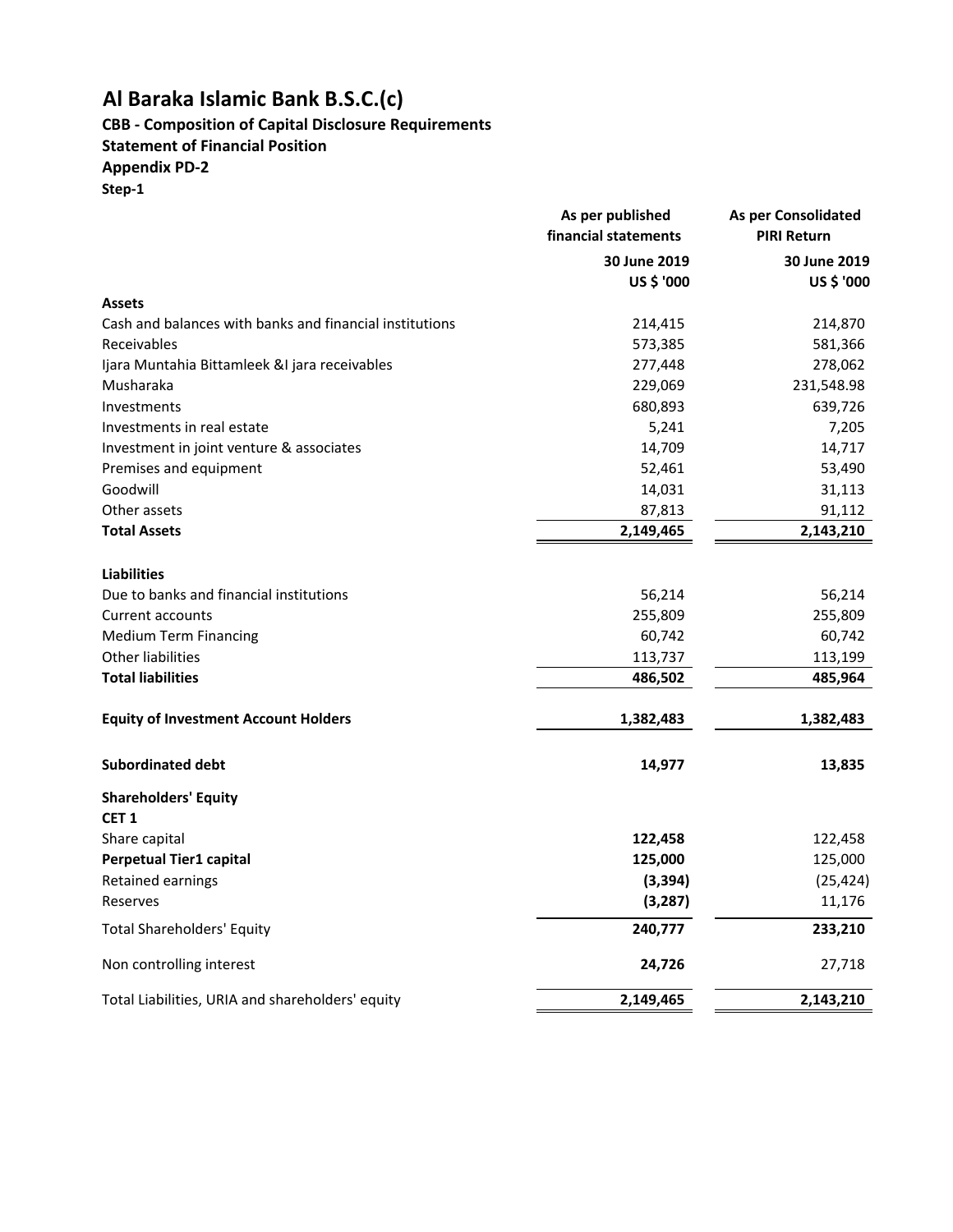## **CBB - Composition of Capital Disclosure Requirements**

#### **Statement of Financial Position**

**Appendix PD-2 Step-2**

|                                                                                                                               | As per published<br>financial statements | <b>As per Consolidated</b><br><b>PIRI Return</b> |                      |
|-------------------------------------------------------------------------------------------------------------------------------|------------------------------------------|--------------------------------------------------|----------------------|
|                                                                                                                               | 30 June 2019<br>US \$ '000               | 30 June 2019<br>US \$ '000                       |                      |
| Assets                                                                                                                        |                                          |                                                  |                      |
| Cash and balances with banks and financial institutions                                                                       | 214,415                                  | 214,870                                          |                      |
| Receivables                                                                                                                   | 573,385                                  | 581,366                                          |                      |
| Ijara Muntahia Bittamleek & Ijara income receivable                                                                           | 277,448                                  | 278,062                                          |                      |
| Musharaka                                                                                                                     | 229,069                                  | 231,549                                          |                      |
| Investments carried at fair value through profit & loss                                                                       | 222                                      | 12,536                                           |                      |
| Investments carried at amortized cost                                                                                         | 588,349                                  | 589,208                                          |                      |
| Investments carried at fair value through equity<br>Investments in real estate                                                | 92,322                                   | 37,982                                           |                      |
| Investment in joint venture & associates                                                                                      | 5,241<br>14,709                          | 7,205<br>14,717                                  |                      |
| Premises and equipment                                                                                                        | 52,461                                   | 53,490                                           |                      |
| of which intangibles                                                                                                          | 4,601                                    | 4,601                                            | Α                    |
|                                                                                                                               |                                          |                                                  |                      |
| Goodwill                                                                                                                      | 14,031                                   | 31,113                                           | В                    |
| Other assets<br>of which deferred tax subject to direct deduction                                                             | 87,813                                   | 90,270                                           |                      |
| of which deferred tax subject to threshold deduction                                                                          |                                          | 14,477<br>842                                    | C1<br>C <sub>2</sub> |
| <b>Total Assets</b>                                                                                                           | 2,149,465                                | 2,143,210                                        |                      |
| <b>Liabilities</b>                                                                                                            |                                          |                                                  |                      |
| Due to banks and financial institutions                                                                                       | 56,214                                   | 56,214                                           |                      |
| <b>Current accounts</b>                                                                                                       | 255,809                                  | 255,809                                          |                      |
| Medium Term Financing                                                                                                         | 60,742                                   | 60,742                                           |                      |
| Other liabilities                                                                                                             | 113,737                                  | 113,199                                          |                      |
| <b>Total liabilities</b>                                                                                                      | 486,502                                  | 485,964                                          |                      |
| <b>Equity of Investment Account Holders</b>                                                                                   | 1,382,483                                | 1,382,483                                        |                      |
| <b>Subordinated debt</b>                                                                                                      | 14,977                                   | 13,835                                           |                      |
| of which allowed as T2                                                                                                        |                                          | 7,006                                            | D                    |
|                                                                                                                               |                                          |                                                  |                      |
| <b>Shareholders' Equity</b>                                                                                                   |                                          |                                                  |                      |
| CET 1                                                                                                                         |                                          |                                                  |                      |
| Share capital                                                                                                                 | 122,458                                  | 122,458                                          | Ε                    |
| Perpetual AT1 Capital                                                                                                         | 125,000                                  | 125,000                                          | F                    |
| Retained earnings<br>Statutory reserve                                                                                        | (3, 287)<br>22,699                       | (14, 919)<br>22,699                              | G<br>н               |
| General reserves                                                                                                              |                                          | 8,687                                            | J.                   |
| Foreign Exchange Reserve                                                                                                      | 8,687<br>(36, 553)                       | (36, 549)                                        | J                    |
| Revaluation reserve on investments                                                                                            | 1,086                                    | 649                                              | к                    |
| Other reserves                                                                                                                | (27)                                     | (31)                                             | L                    |
| Non controlling interest                                                                                                      | 24,726                                   | 27,718                                           | M                    |
| NCI CET1                                                                                                                      |                                          | 11,970                                           | Ν                    |
| <b>NCI AT1</b>                                                                                                                |                                          | 153                                              | O                    |
| Tier 2                                                                                                                        |                                          |                                                  |                      |
| Revaluation reserve on premises and equipment                                                                                 | 714                                      | 714                                              | P                    |
| Expected credit losses for stage1 and stage2                                                                                  |                                          | 4,502                                            | Q                    |
| <b>Total Shareholders' Equity</b>                                                                                             | 265,503                                  | 260,928                                          |                      |
| Total Liabilities, URIA and shareholders' equity                                                                              | 2,149,465                                | 2,143,210                                        |                      |
| Legal entities included within the regulatory scope of consolidation but excluded from the accounting scope of consolidation: |                                          |                                                  |                      |
| Name                                                                                                                          | <b>Activities</b>                        | <b>Total Assets</b>                              | <b>Total Equity</b>  |
|                                                                                                                               | Fund management<br>and investment        |                                                  |                      |

advisory 19,069 17,676